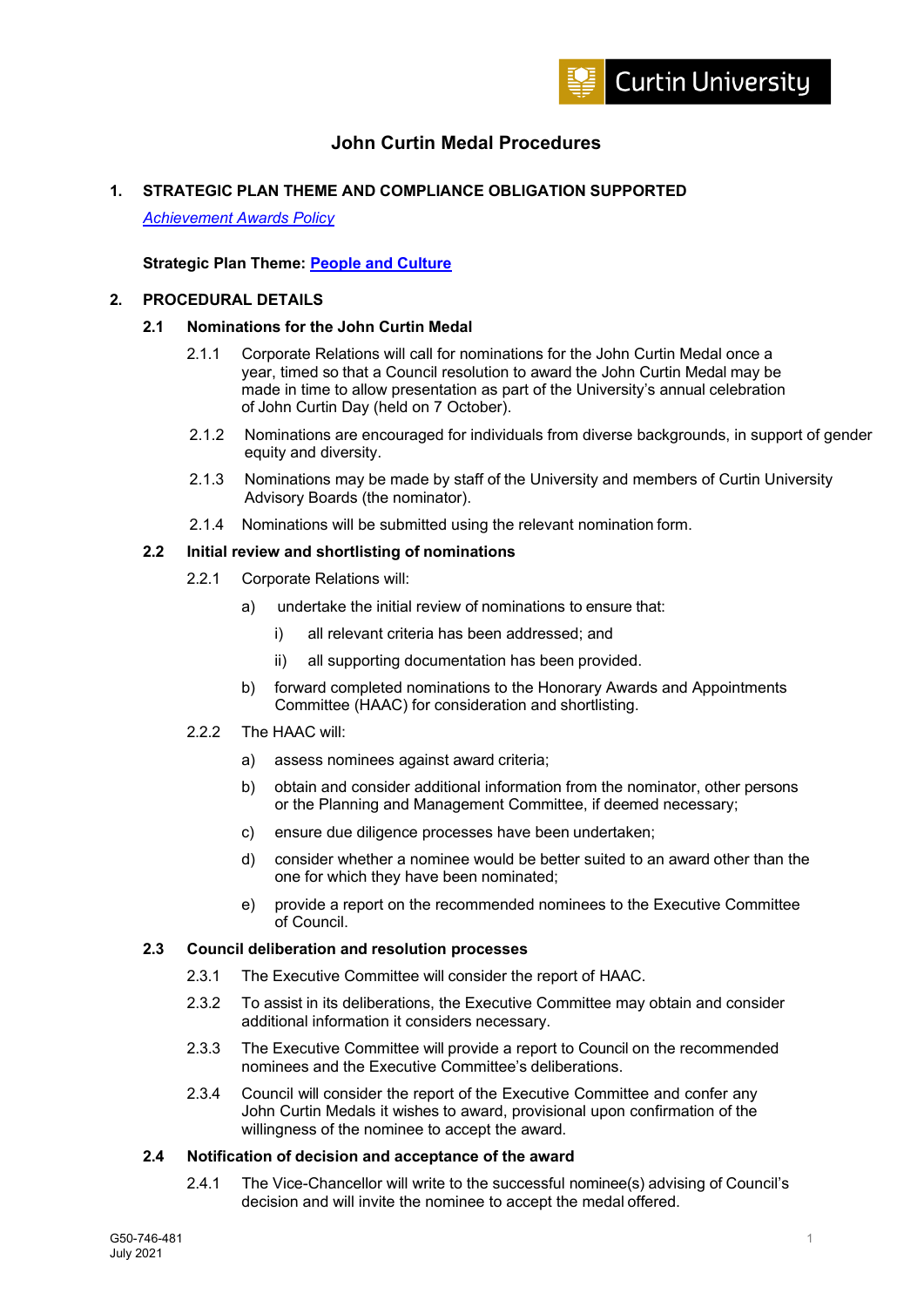- 2.4.2 Where the successful nominee is willing to accept the medal offered, the award will be presented as per section 2.5 below.
- 2.4.3 Where the nominee is not willing to accept the medal offered or has not communicated their willingness or otherwise within six months from being advised of the offer the offer of the medal will be deemed to have lapsed.
- 2.4.4 Where a nomination is unsuccessful, the Vice-Chancellor will, in confidence, advise the nominator of the outcome.

# **2.5 Presentation of the John Curtin Medal**

- 2.5.1 The presentation of the John Curtin Medal normally takes place at the University's annual celebration of John Curtin Day, or an appropriate public event as determined by the Vice-Chancellor.
- 2.5.2 The John Curtin Medal has been designed by David Walker and is made of various metals in a diamond shape, with an image of John Curtin on the obverse side and the recipient's name engraved on the reverse side.
- 2.5.3 Corporate Relations will:
	- a) coordinate all public relations and media services in relation to the award of the John Curtin Medal ;
	- b) maintain a list of recipients of the John Curtin Medal; and
	- c) manage the University's ongoing relationship with the recipient of the John Curtin Medal.

### **2.6. Duration of the award of the John Curtin Medal**

2.6.1 The award of a John Curtin Medal will normally be conferred in perpetuity.

# **2.7 Benefits and entitlements of recipients**

- 2.7.1 A person who has been awarded the John Curtin Medal is entitled to cite the receipt of the medal as an achievement or honour.
- 2.7.2 Where the recipient is a member of staff of the University, the awarding of the medal will be recorded by People and Culture on their personnel record.
- 2.7.3 Unless specified in these procedures, the award does not confer any entitlements or place any obligations upon the holder, beyond the acceptance of the medal itself.
- 2.7.4 Recipients of the John Curtin Medal will be invited to appropriate University events.

# **3. RESPONSIBILITIES**

There are no additional responsibilities other than those set out under section 2.

# **4. SCOPE OF PROCEDURES**

These procedures apply to all members of the University community (which includes Council members, students, staff, University Associates, Curtin controlled entities, and all persons participating in University business or activities, including whether as a visitor, adjunct appointee, service provider, or contractor).

#### **5. DEFINITIONS**

(Note: Commonly defined terms are located in the *Curtin Common Definitions*. Any defined terms below are specific to this document)

*Nil* 

# **6. SCHEDULES**

*Nil* 

# **7. RELATED DOCUMENTS/LINKS**

Nomination Form